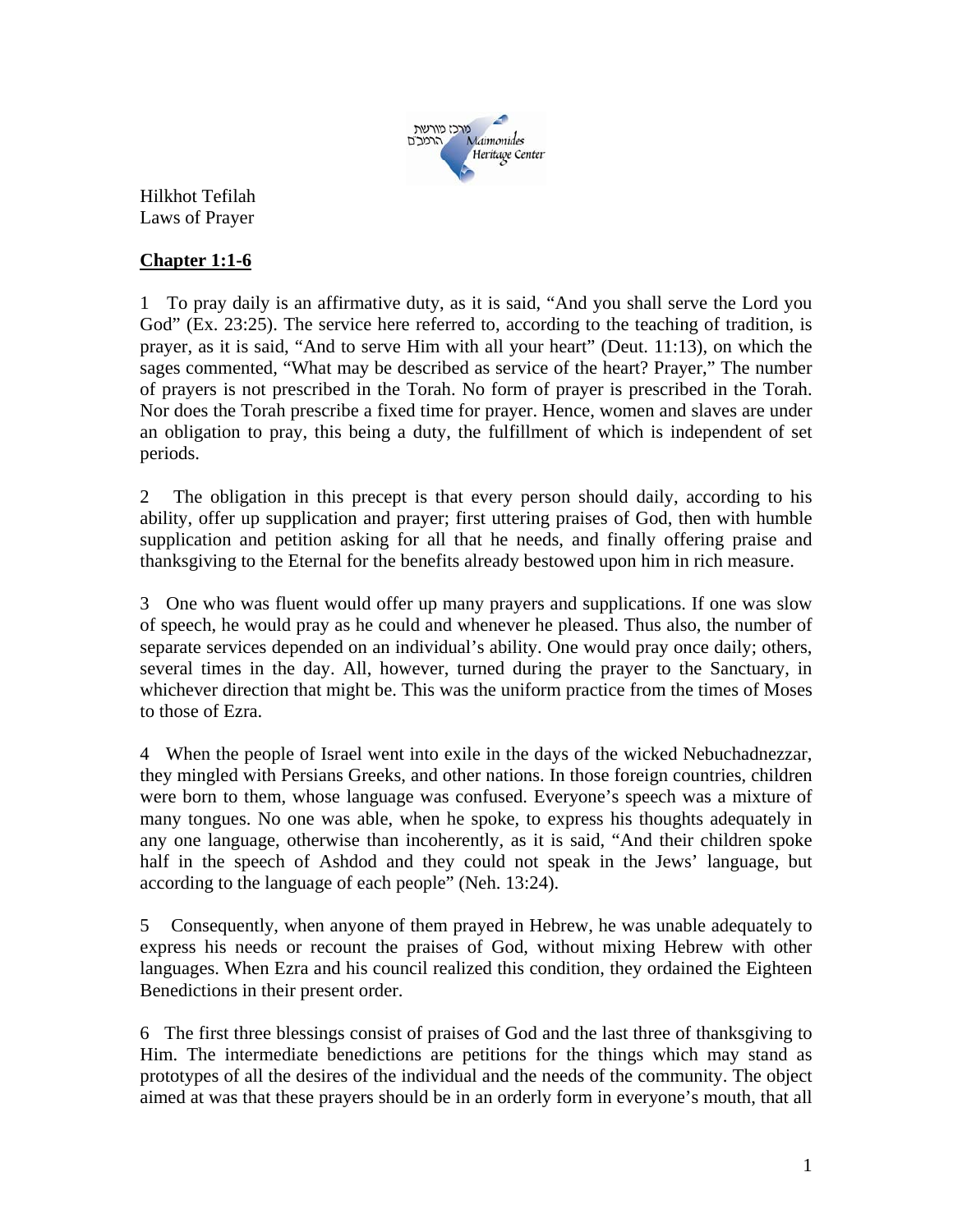should learn them, and thus the prayer of those who were not expert in speech would be as perfect as that of those who had command of a chaste style. For the same reason, they arranged (in a fixed form) all the blessings and prayers for all Jews so that the substance of every blessing should be familiar and current in the mouth of one who is not expert in speech.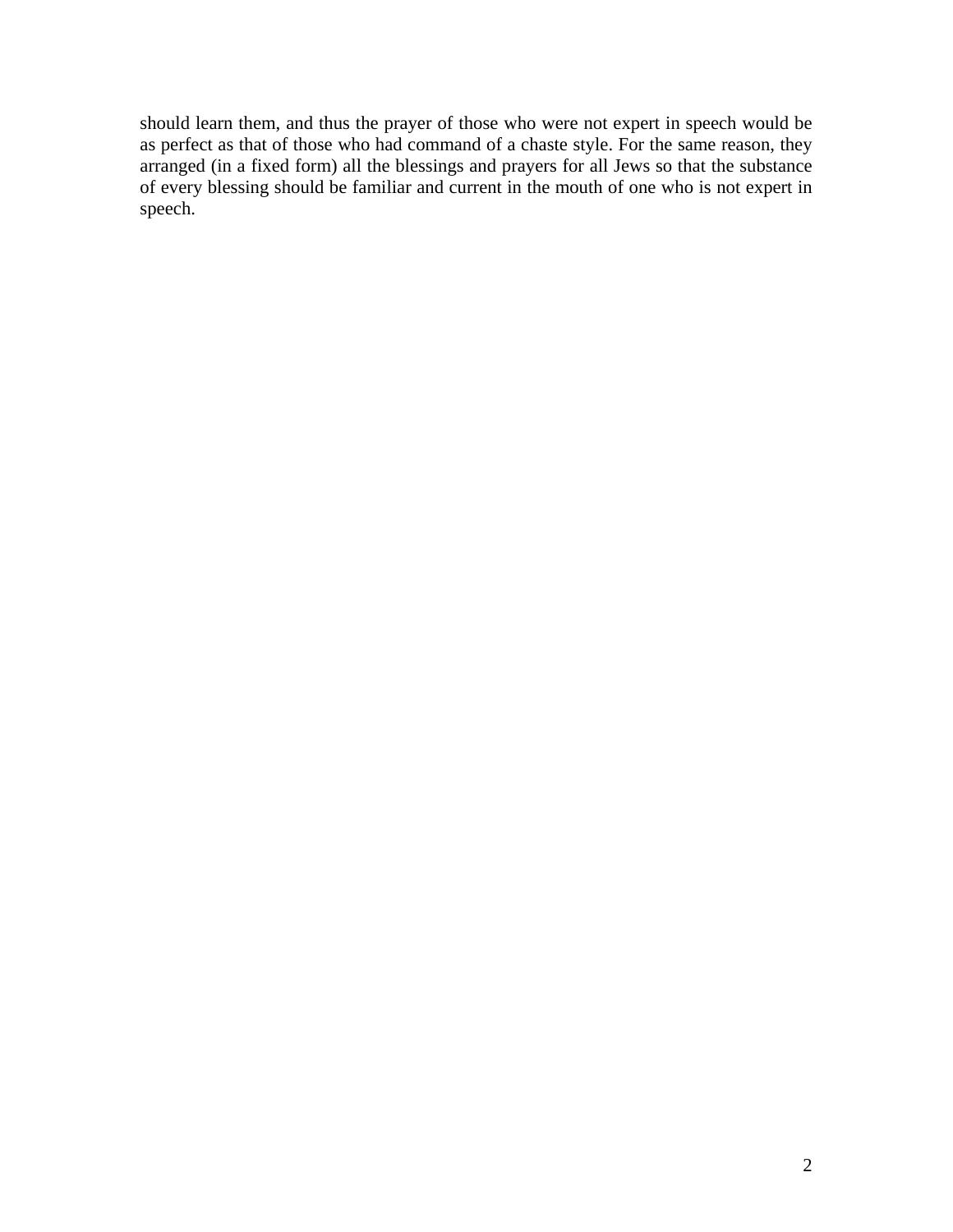## **Chapter 2:1-3**

1 In Rabban Gamliel's days, the number of heretics in Israel increased. They were wont to vex the Israelites and induce them to turn away from God. When Rabban Gamliel realized that the most urgent need was to remove this evil, he composed a benediction which contain a petition to God to destroy the heretics, and incorporated it in the Eighteen Blessings so that it should be in a fixed form for all. Hence the total number of blessings in the daily service is nineteen.

2 In each of the three daily services, a person recites these nineteen blessings in their appointed order—but only if he finds that his mind is in a fit state for prayer and he is fluent in speech. But if one is distracted and harassed, or is not fluent in speech, he should recite the first three blessings, a blessing embodying the gist of all the intermediate blessings, and the last three blessings, and then he has fulfilled his duty.

3 The blessing that they ordained as a summary of the intermediate blessings is as follows: Give us understanding, O Lord, our God, to know Your ways, and circumcise our hearts to fear You. Be forgiving of us, so that we may be redeemed. Keep us far from sorrow. Make us prosperous. Cause us to dwell in the pastures of Your land. Gather the scattered from the four [corners of the earth]. Let them that go astray in the knowledge of You be judged; and over the wicked wave Your hand. Let the righteous rejoice in the rebuilding of Your city and in the re-establishment of Your temple, and in the flourishing of the horn of David, Your servant, and in the rekindling of the light of Jesse's son, Your anointed. Before we call, do You answer; before we speak, do You hearken; as it is said, "And it shall come to pass, before they call, I will answer; while they are still speaking, I will hear" (Is. 65:24); for You are He who answers in all times of trouble, who delivers and rescues from all distress, Blessed are You, O Lord, who hearkens to prayer.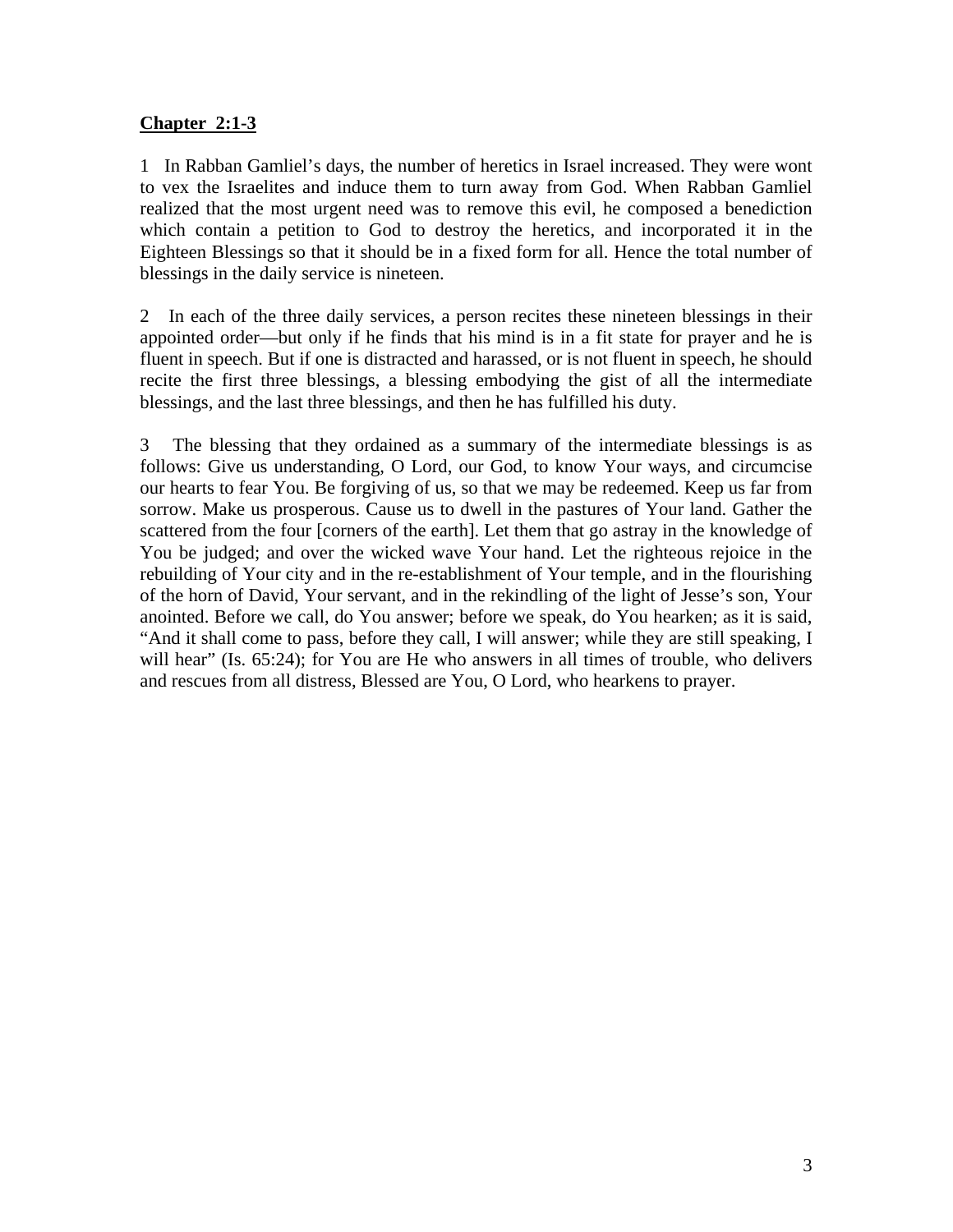## **Chapter 4:1; 15-19**

1 There are five requisites, the absence of which hinder the (proper) recital of a service, even when its due time has arrived: cleansing the hands, covering the body, assurance as to the cleanliness of the place where the prayers are recited, removal of distractions, and concentration of the mind.

15 Concentration of the mind—how is this condition (to be fulfilled)? Any prayer uttered without mental concentration is not prayer. If a service has been recited without such concentration, it must be recited again devoutly. A person finds that his thoughts are confused and his mind is distracted, he may not pray till he has recovered his mental composure. Hence, on returning from a journey or if one is weary or distressed, it is forbidden to pray till his mind is composed. The sages said that he should wait three days till he is rested and his mind is calm, and then he recites the prayers.

16 What is to be understood by concentration of the mind? The mind should be freed from all extraneous thoughts and the one who prays should realize that he is standing before the Divine Presence. He should therefore sit awhile before beginning his prayers, so as to concentrate his mind, and then pray in gentle tones, beseechingly, and not regard the service as a burden which he is carrying and which he will cast off before proceeding on his way. He should, accordingly, sit awhile, after concluding the prayers, and then leave. The ancient saints were wont to pause and meditate one hour before the service, one hour after the service, and take one hour in its recital.\*

17 An intoxicated person must not pray because he cannot concentrate. If he prays, his prayer is an abomination. He must therefore recite the prayers again after he has recovered from his intoxication. A person under the influence of drink should not pray while in that condition. But if he has recited the service, it is regarded as prayer. A drunkard is one who is unable to speak in the royal presence. A person under the influence of drink is one who can speak in the presence of a king without committing error. Yet having drunk, if only a quarter of a *log* of wine, + one is not to pray till he is rid of the effect of the wine he has taken.

18 So too, persons should not stand up to pray after indulging in jest, laughter, frivolity, idle talk, quarreling, or outbursts of anger, but only after the study of Torah, not however of legal discussions by which the mind is distracted, but only after the study of such themes as require no profound reflection, as for instance established rules.

19 Prayers which are read only at periodic intervals, such as the additional service for the beginning of the month and the services for the festivals, should be first rehearsed before one stands up to recite them so that he shall not break down during their recital.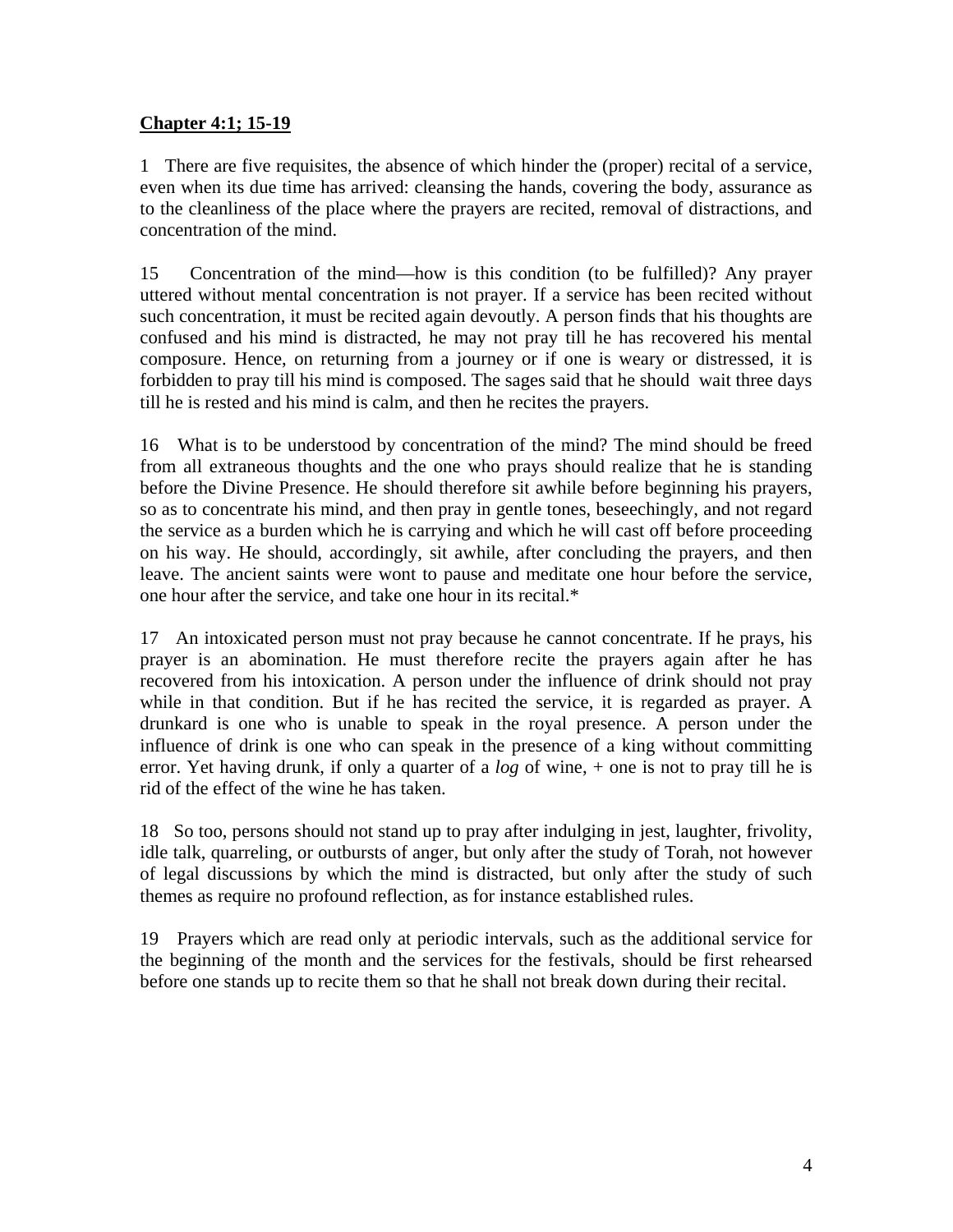### **Chapter 9:7**

7 Whoever says in his supplications, "He that dealt mercifully with a nest of birds, forbidding the taking of the mother-bird together with the nestlings (Deut. 22:6-7) and the slaughtering of a beast and its young in one day (Lev. 22:28)—may He have mercy upon us," or offers petitions of a similar character, is silenced; for these precepts are divine decrees set forth in Scripture and have not been ordained in a spirit of compassion.\* Were this the motive, the slaughtering of all animals would have been prohibited. It is also forbidden to multiply epithets and say: "O God, great, mighty, aweinspiring, powerful, puissant," since it is beyond human power to exhaust the praises of God. One should therefore limit himself to the attributes used by Moses our Teacher, peace be upon him.+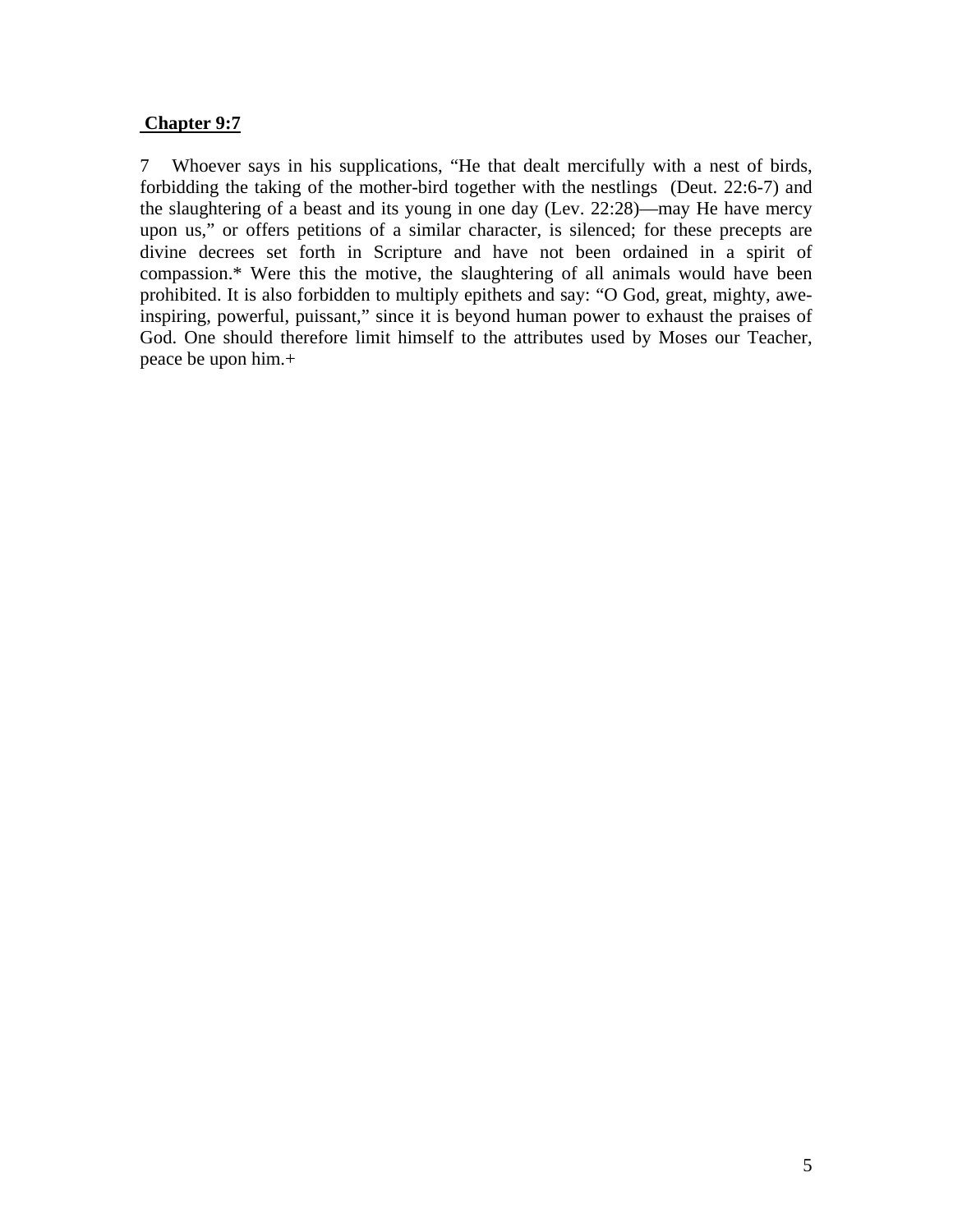## **Chapter 11:1 & 4**

1 Wherever there are ten Israelites resident, an edifice must be fitted up, where they can assemble for worship at each period of prayer. Such a building is termed a synagogue. The residents exercise compulsory powers on each other for the purpose of erecting a synagogue and purchasing a scroll of the Law (Pentateuch), the prophetical books, and the Hagiography.

4 Synagogues and houses of study must be treated with respect. They are swept and sprinkled to lay the dust. In Spain and the West (Morocco), in Babylon and in the Holy Land, it is customary to kindle lamps in the synagogues and to spread mats on the floor on which the worshipers sit. In the lands of Edom (Christian countries) they sit in synagogues on chairs (or benches).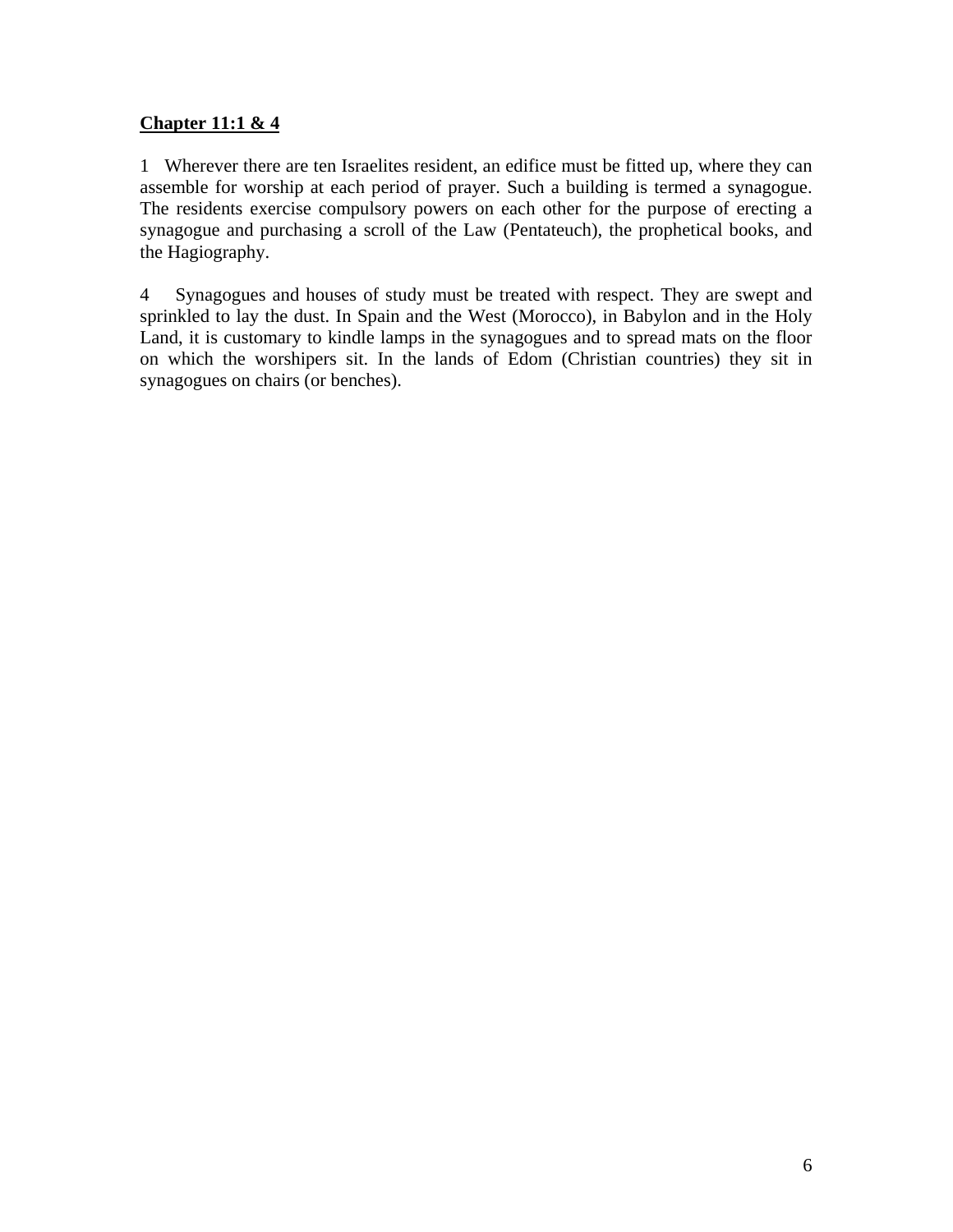### **Chapter 12**

1 Moses our Teacher established the rule for Israel that they should read the Law publicly on Sabbaths and also on the second and fifth days of the week, during the morning service, so that three days shall not elapse without hearing the Law. Ezra established the rule that the Torah should be read at the afternoon service every Sabbath, for the benefit of those who would otherwise spend the day vacuously. He also ordained that on the second and fifth days of the week, three persons should be called to the reading of the Torah and that they should read not fewer than three verses each.